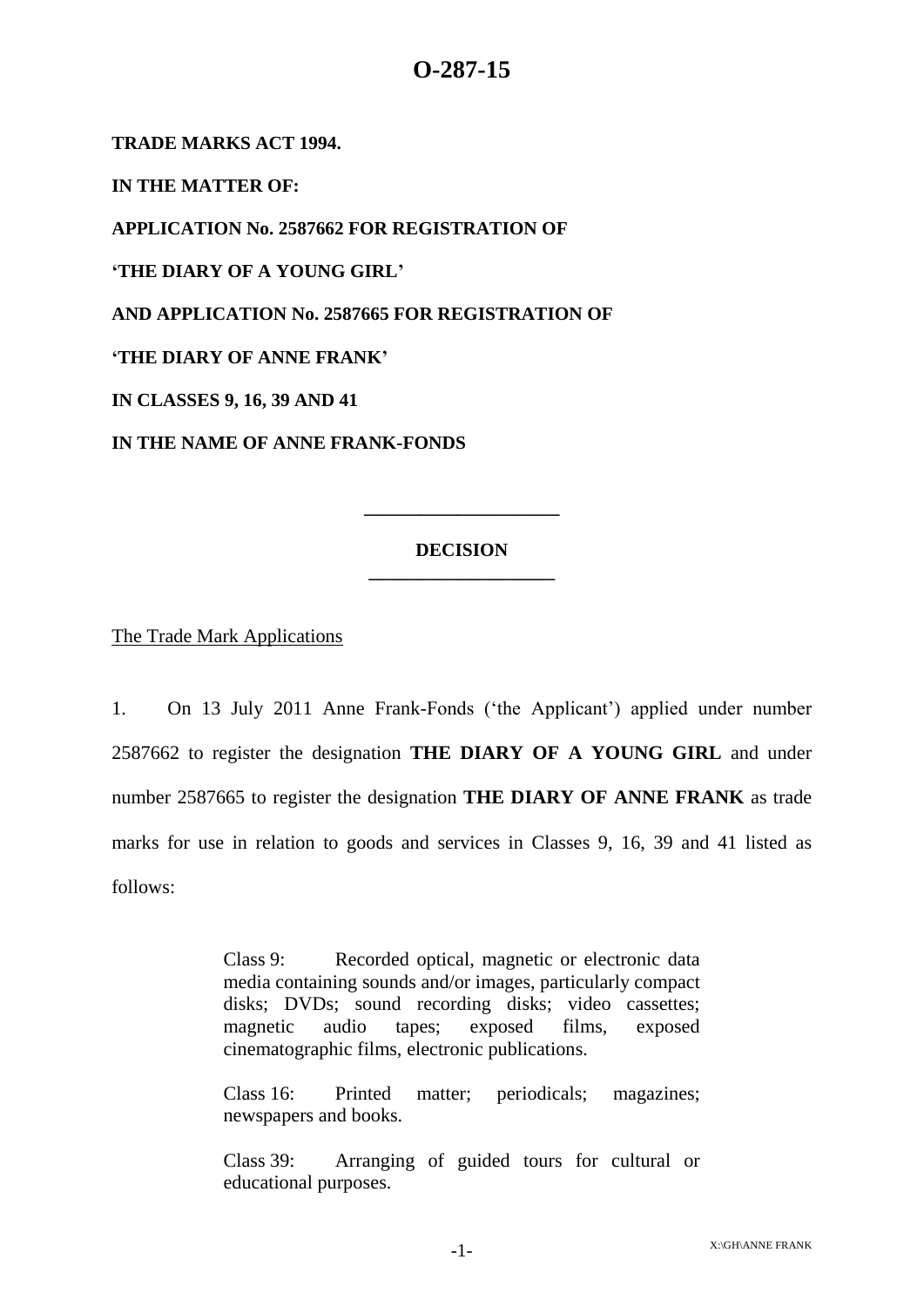Class 41: Theatre productions; showing of films.

#### The objections to registration

2. The Registrar objected to both applications under Section  $3(1)(c)$  of the Trade Marks Act 1994 on the basis that the designations consisted *'exclusively of signs or indications which may serve, in trade, to designate the ... characteristics'* of goods and services of the kind specified and also under Section 3(1)(b) of the Act on the basis that they were *'devoid of any distinctive character'* relative to such goods and services.

#### Evidence of use

3. The Applicant filed evidence with a view to overcoming the objections to registration on the basis of the proviso to Section 3(1) of the Act: *'... a trade mark shall not be refused registration by virtue of paragraph (b), (c) or (d) above if, before the date of application for registration, it has in fact acquired a distinctive character as a result of the use made of it'*.

4. The evidence consisted of a witness statement with 11 exhibits provided by Mr Kugelmann (a member of the Board of the Applicant). He explained that the Applicant is a charitable foundation established under Swiss law on 24 January 1963, with one of its key roles being to administer the copyright for the literary works of Annelies "Anne" Marie Frank, a victim of the Holocaust who gained posthumous worldwide fame as a result of the publication of the diary she wrote from 12 June 1942 to 1 August 1944 whilst in hiding from German forces in the Netherlands during the Second World War.

-2-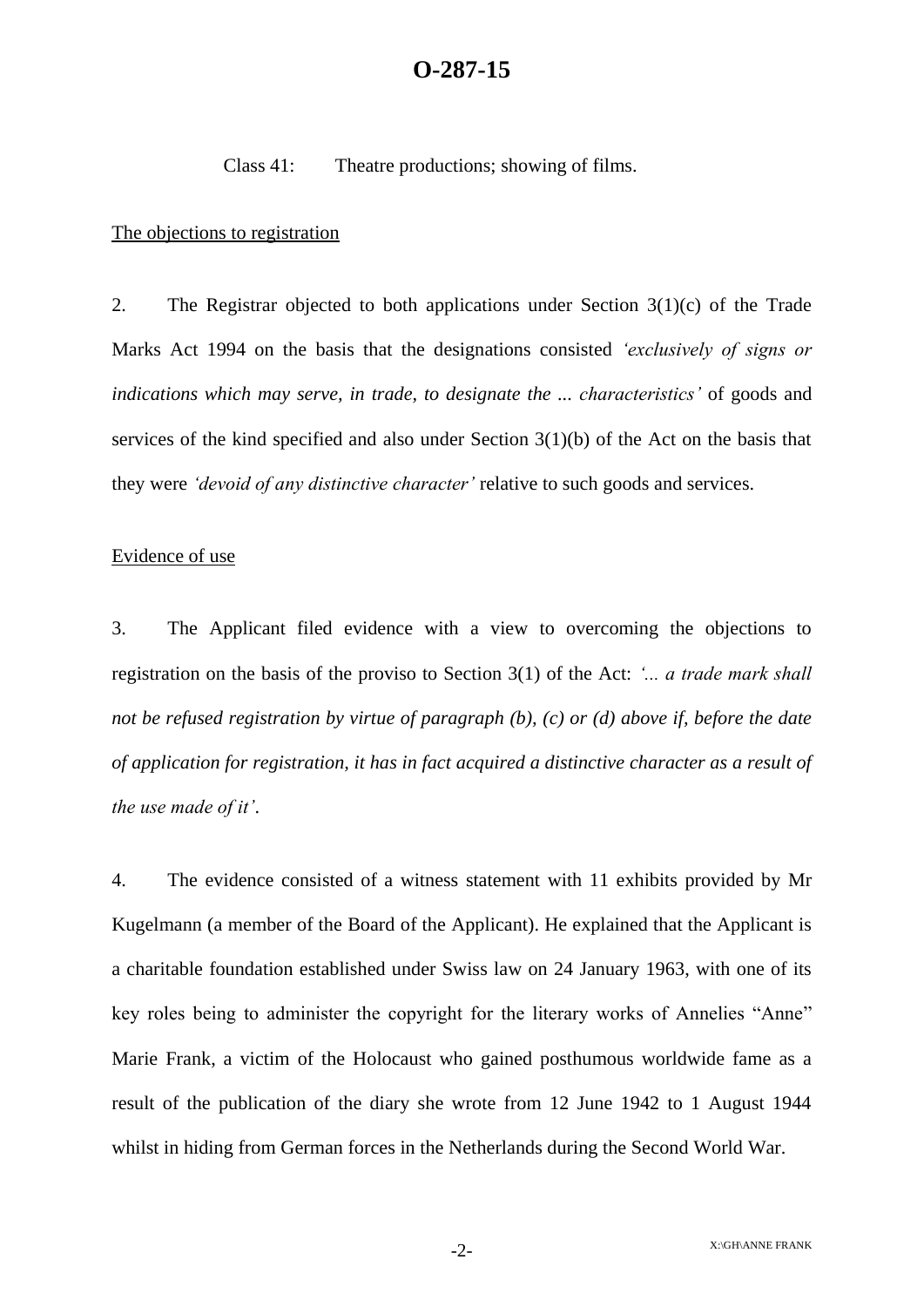5. Anne Frank intended when the war was over to publish a book based on her diary. In the Spring of 1944 she began re-writing and editing her diary with that aim in mind. She was arrested on 4 August 1944 and imprisoned in Westerbork concentration camp where she subsequently died in late February/early March 1945. Her father Otto H Frank fulfilled his daughter's wish and published her diary 'Het Achterhuis' in 1947. It was subsequently translated into English and published as 'The Diary of a Young Girl' in 1952.

- 6. The literary works of Anne Frank administered by the Applicant are:
- Het Achterhuis/The Diary of a Young Girl (Otto H Frank and Otto H Frank and Mirjam Pressler Versions respectively)
- Verhaaltjes en Gebeurtenissen uit het Achterhuis/Tales From The Secret Annex
- De Dagboeken Van Anne Frank/The Diaries of Anne Frank (Critical Edition).

In 1996, Waterstones bookshops in association with Channel 4 television launched a search for the greatest books of the twentieth century as voted for by 'the reading public' in the United Kingdom. The Diary of Anne Frank was fourth in the 'Top 10 books Written by Women': Exhibit AFF11. In 2009, the Diaries of Anne Frank were added to the list of items of documentary heritage of exceptional value on UNESCO's Memory of the World Register, along with 34 other records of historically important matters and events from around the world. In its press release relating to the listings, UNESCO identified her diary as *'one of the top 10 most read books worldwide'* (Exhibit AFF1).

-3-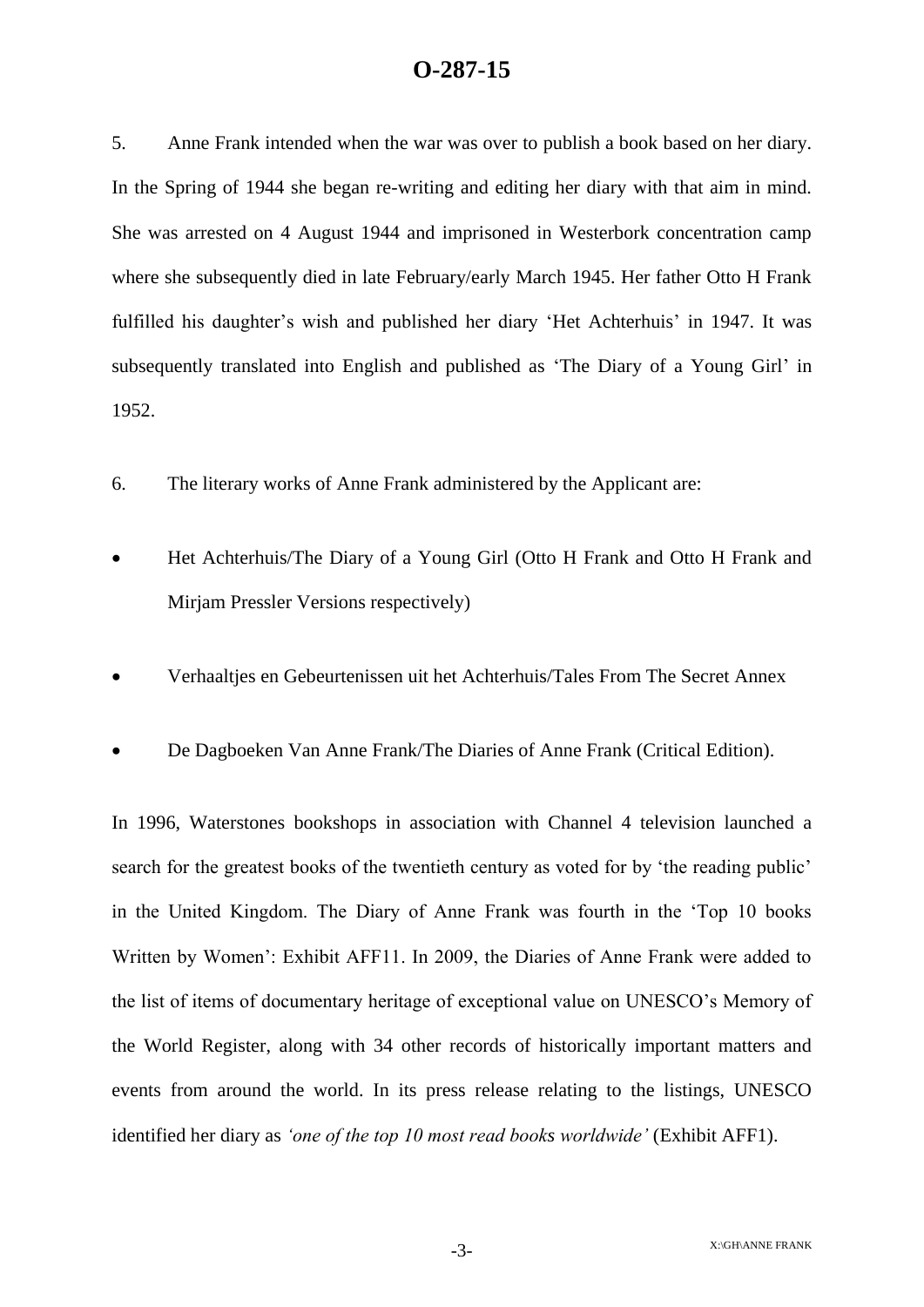7. The responsibilities of the Applicant were summarised in Exhibit AFF2:

#### **To disseminate the message of ANNE FRANK**

Through her Diary, ANNE FRANK has become a worldwide symbol representing all victims of racism, anti-Semitism and fascism. She stands for victims who lived at the same time as she did just as much as for the victims of today. The foremost message contained in her Diary sets out to combat all forms of racism and anti-Semitism

#### **Charitable activities of the ANNE FRANK-Fonds**

In accordance with its statutes, the AFF uses the largest part of the revenue from the Foundation's assets for a wide range of concretely described charitable activities. After careful examination, the ANNE FRANK-Fonds finances those projects which comply with the ideas of ANNE FRANK. ...

Causes assisted to date include:

- On the suggestion of, and in co-operation with, Yad Vashem in Jerusalem, the AFF founded the "ANNE FRANK Medical Fund for the Righteous" in Basle in 1987. This provides urgently needed medical supplies to the "Righteous" - non-Jews who risked their lives to help Jews persecuted during the Holocaust. Help with financing is also sought from third parties.
- Initiation of, and financial support for, the ANNE FRANK Shoah Library at the German Library in Leipzig - a special library dedicated to genocide under National Socialism.
- Co-financing of exchange visits and meetings between young Germans, Israelis and Arabs.
- Support for the ANNE FRANK-Stichting (ANNE FRANK-House) in Amsterdam that maintains the house at Prinsengracht 263 as a museum and that performs extensive public activities in the struggle against all forms of discrimination.
- Support is given to Israeli-Palestinian peace organisations.
- Encouragement of projects related to schools and education, e.g. the Sussex University Symbiosis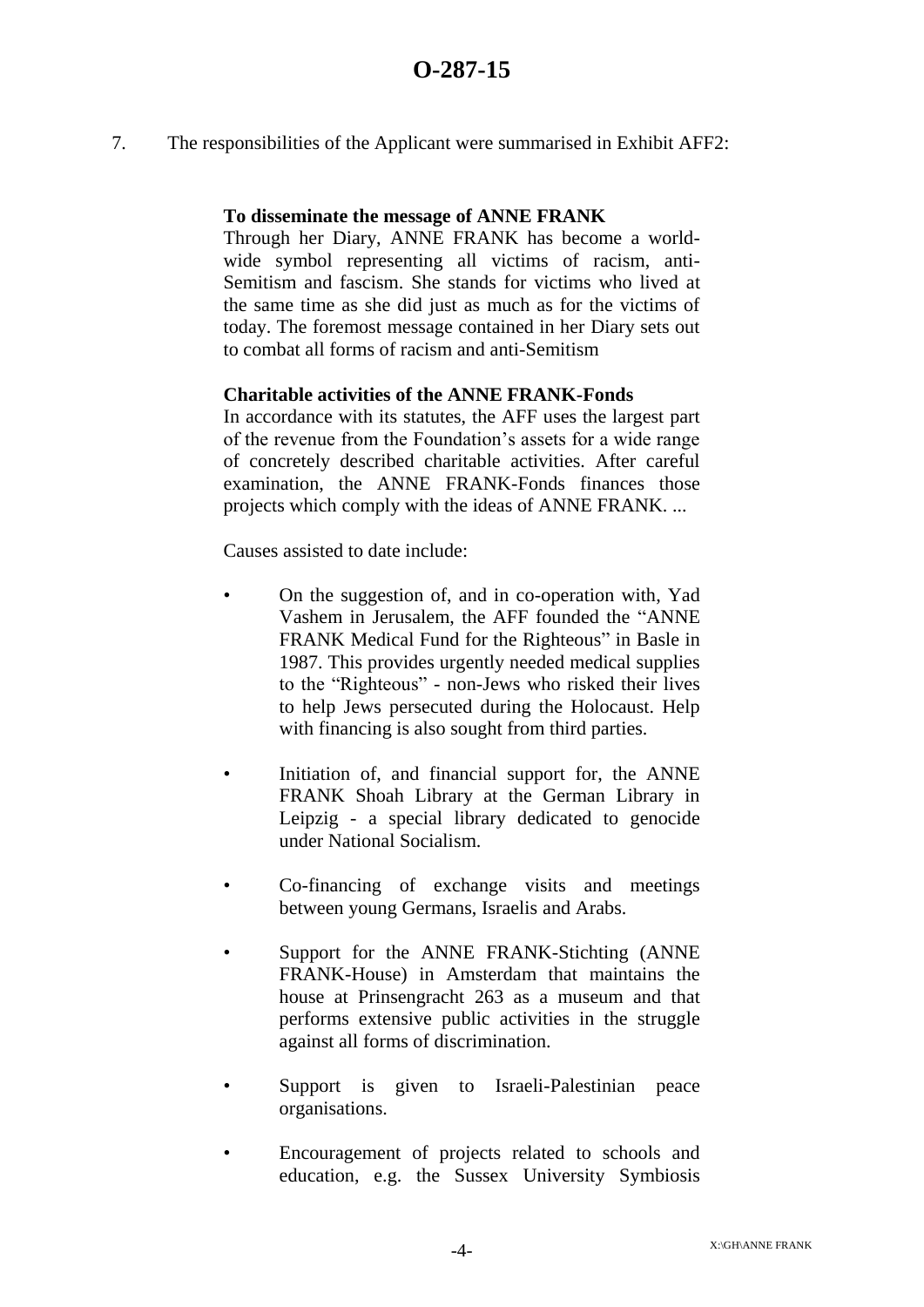Project and the Ethics Project of the "Bläsischulhaus", Basel.

and many others

8. Mr. Kugelmann's evidence clearly demonstrated the role of the Applicant as licensor with respect to reproductions and adaptations of 'The Diary of a Young Girl' and 'The Diary of Anne Frank' marketed in visual, audio and audio-visual form in the United Kingdom and elsewhere around the world. The market for such reproductions and adaptations in the United Kingdom can be seen from his evidence to have been both enduring and substantial. The exhibited materials show that the different entities responsible for producing and marketing licensed reproductions and adaptations of the copyright protected words did so under and by reference to their own trade identifiers and commercial indicia. The Applicant was generally identified by name (Anne Frank-Fonds) as the owner of copyright in or pertaining to the content of the licensed works. It does not appear from the evidence that the Applicant participated in the production or marketing of any of the licensed works or that any authenticating mark, name or designation was used in relation to the licensed works to indicate that they were produced or marketed under the imprimatur of the Applicant.

#### Outcome

9. The objections were maintained and the applications for registration were refused for the reasons given in parallel decisions issued by Ms. Linda Smith on behalf of the Registrar of Trade Marks under reference BL O-293-13 (in relation to Application No. 2587662) and under reference BL O-294-13 (in relation to Application No. 2587665) on

-5-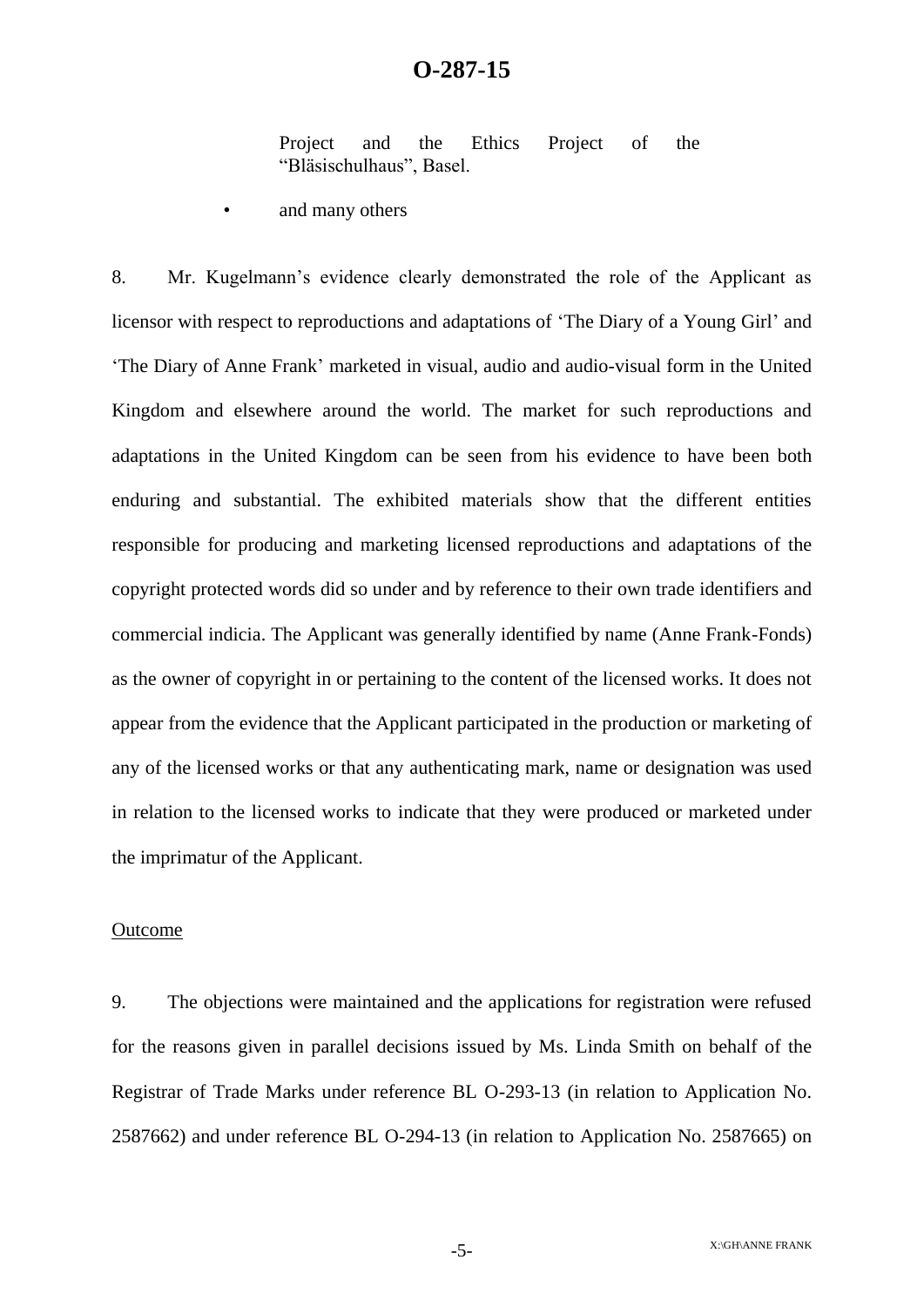24 July 2013. The decisions proceeded upon the basis of identical reasoning in relation to both applications.

10. The Hearing Officer's assessment of the designations under Section 3(1)(c) of the Act was as follows:

> 19. … consumers wishing to read ['The Diary of a Young Girl'] ['The Diary of Anne Frank'] are likely to walk into a bookshop and ask "Do you have [the Diary of a Young Girl] [the Diary of Anne Frank]?", or, if they wished to see a stage version of the work, they would approach the ticket office and ask "Do you have any tickets for the show [The Diary of a Young Girl] [The Diary of Anne Frank]?" If purchasing on line, it is probable that they would look for the title of the work, rather than look for the name of the publisher. The same would apply where that consumer sees the phrase printed onto a publication or ticket. In such circumstances, the Registrar considers such use to be in reference to subject matter, rather than commercial origin.

> 20. Having come to the conclusion that the mark does indicate the subject matter of the goods and services, I have to also consider whether or not the concept of 'subject matter' can – in principle – be deemed to be a 'characteristic' of goods and services as referred to in section  $3(1)(c)$  of the Act. That provision precludes from registration those signs which may serve in trade to designate the 'kind, quality, quantity, intended purpose, value, geographical origin, the time of production of goods or of rendering of services, or *other characteristics* of goods or services' (my emphasis). I do consider the phrase 'other characteristics' to encompass subject matter, as was confirmed by Arnold J in the aforementioned *Linkin Park* decision:

> > "…a considerable diversity of characteristics is embraced by section  $3(1)(c)$ . In my judgment, the purpose of the words 'other characteristics' is to make it clear that section  $3(1)(c)$  extends beyond the specific types of characteristics mentioned. I see no reason why subject matter should not qualify."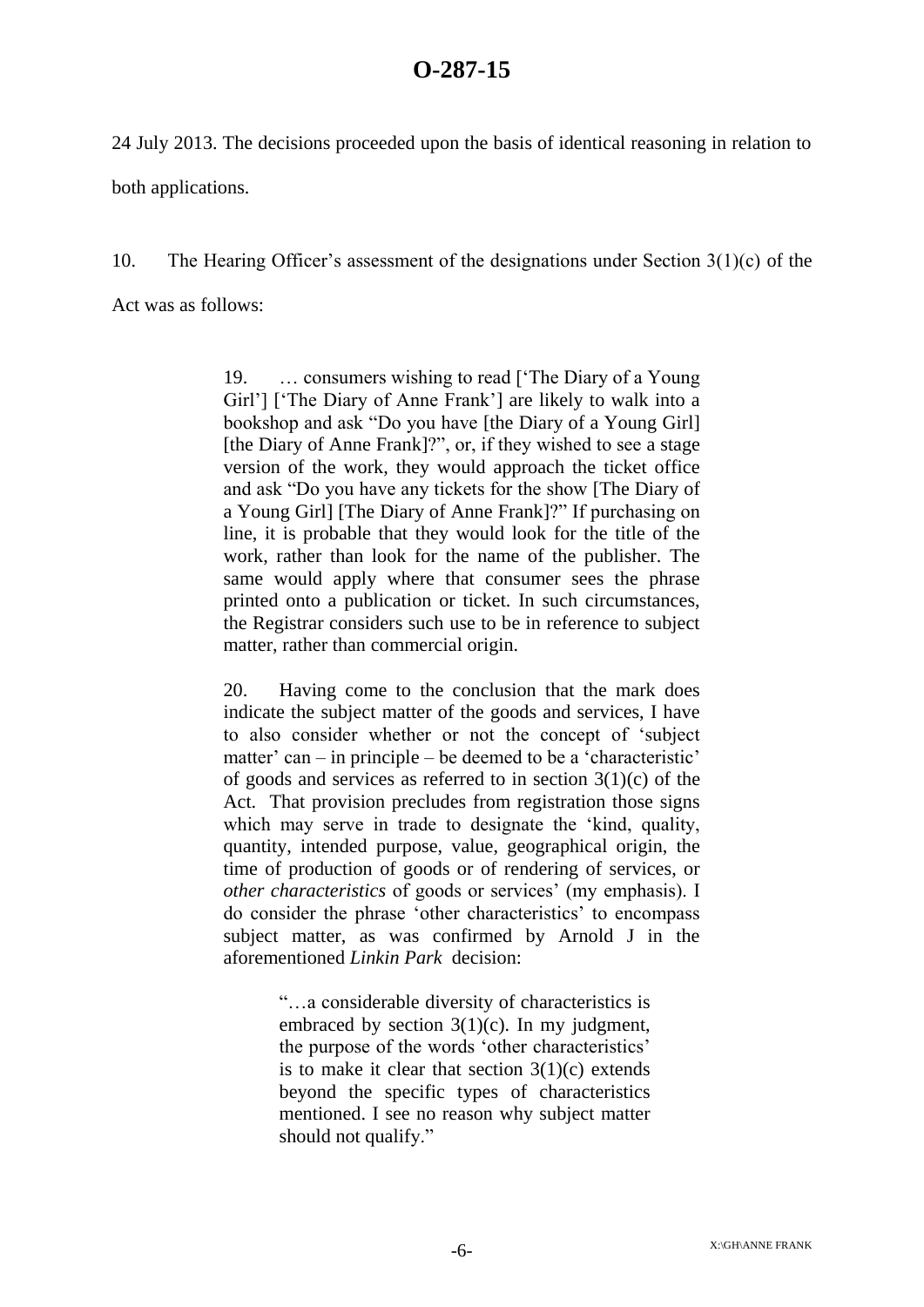21. Taking into account all of the above, I have concluded that the mark applied for consists exclusively of a sign which may serve, in trade, to designate a characteristic of the goods i.e. subject matter, and is therefore excluded from registration by section  $3(1)(c)$  of the Act.

11. She went on to hold, in accordance with settled case law, that exclusion from registration under Section 3(1)(c) must also result in exclusion from registration under Section 3(1)(b).

12. Her conclusion in relation to the Applicant's claim for registration under the proviso to Section  $3(1)$  of the Act, on the basis of distinctiveness acquired through use, was as follows:

> 39. In the case of ['The Diary of a Young Girl'] ['The Diary of Anne Frank'], the evidence clearly shows that the mark has been used by a number of different publishers to indicate the title of the work. This is not use in a trade mark sense, but instead use which indicates to a potential reader the subject matter of the book. The title is not being used to distinguish the goods of one publisher from those of another. As a result, taking into account the guidance set out in relevant case law and the documents and exhibits filed, I consider the evidence has failed to show that, at the date of application, the average consumer had been educated into seeing the sign as indicating the trade origin of the goods and services. The mark is therefore excluded from acceptance because it fails to qualify under section 3(1)(b) and (c) of the Act.

The Appeal

13. The Applicant appealed to an Appointed Person under Section 76 of the 1994 Act contending, in summary, that the Hearing Officer had erred in point of law by misinterpreting and accordingly misapplying the provisions of Section 3(1)(c) and had in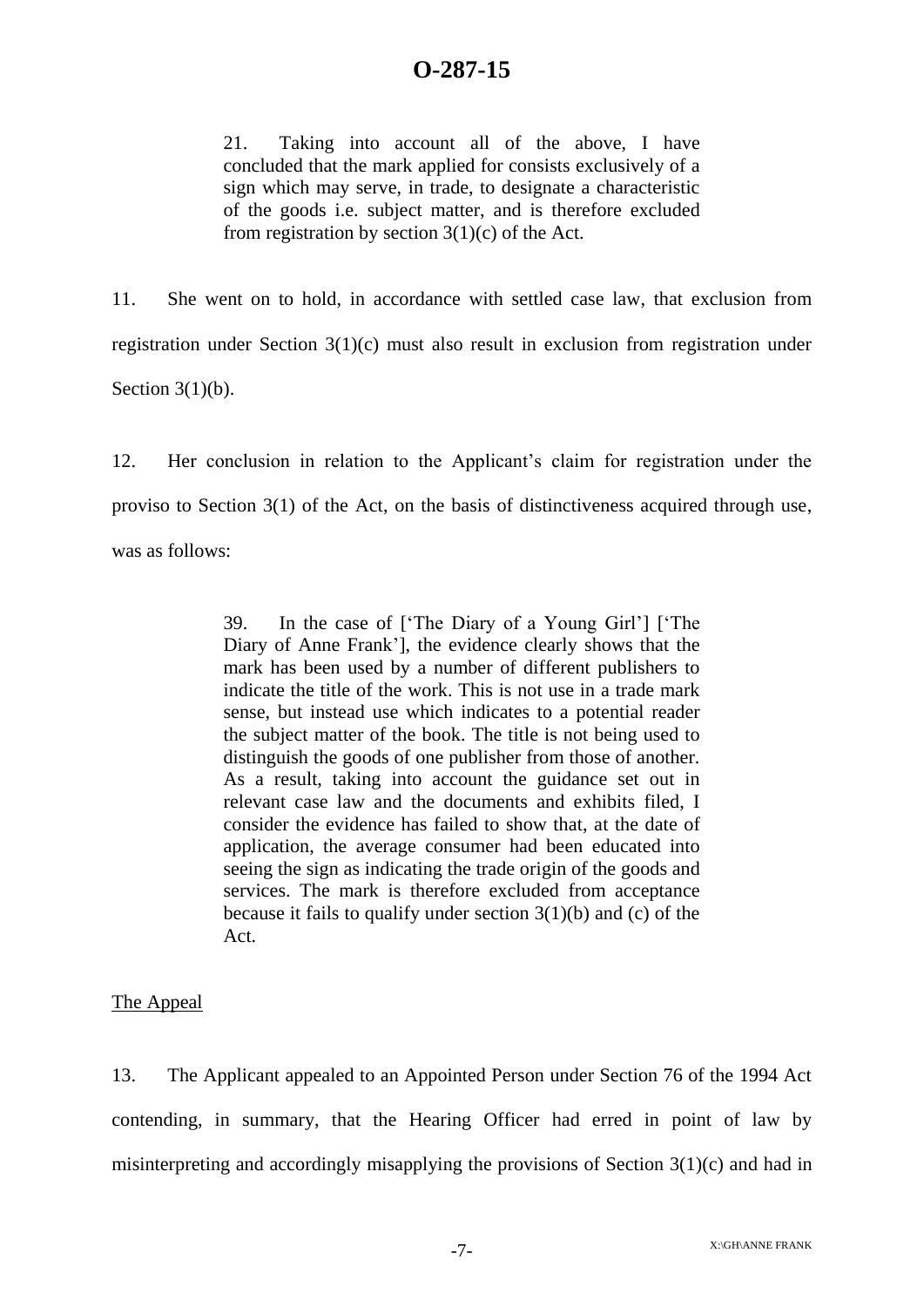any event erred in point of fact by deciding that, at the date of the applications for registration, the designations in question did not inherently or as a result of the use which had been made of them possess a distinctive character in relation to goods and services of the kind specified. On behalf of the Registrar it was, in summary, maintained that the word *'characteristics'* as used in Section 3(1)(c) can and should be interpreted as including *'subject matter'*, with the result that the Hearing Officer's reasoning and findings of fact were correct and ought to be upheld on appeal.

14. Having discerned in the Applicant's position a suggestion that the designations in question should be taken to possess a distinctive character linked to its ownership and exploitation of the literary copyright in 'The Diary of a Young Girl' and 'The Diary of Anne Frank', the Registrar drew attention to the Judgment of the Brussels Court of Appeal  $(9<sup>th</sup>$  Chamber) in Anne Frank-Fonds v. The Benelux Intellectual Property Organisation (OBPI) (3 October 2013).

15. Anne Frank-Fonds had applied to The Benelux Intellectual Property Organisation (OBPI) on 13 July 2011 for registration of the designation **HET DAGBOECK VAN ANNE FRANK** as a trade mark for use in relation to goods and services listed in Classes 9, 16, 39 and 41 that were the same as those shown in paragraph [1] above. The OBPI rejected the application on the basis that the designation was descriptive and lacked distinctiveness in relation to such goods and services. The Brussels Court of Appeal upheld the decision of the OBPI. According to the English translation provided by the Registrar, the Court concluded in its Judgment that:

> When faced with the sign *Het dagboek van Anne Frank* affixed to the goods for which registration is sought or

-8-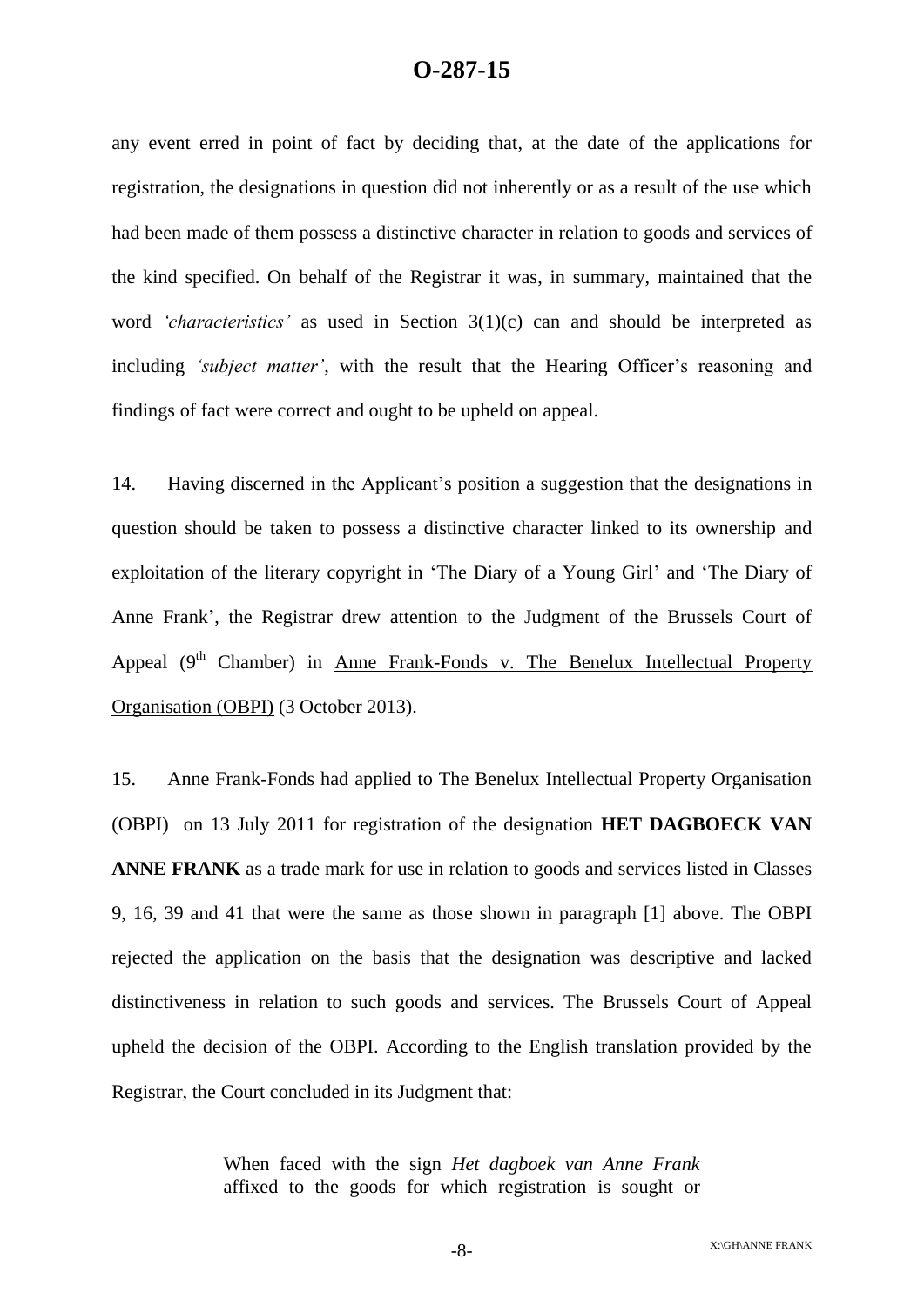designating the services offered, the consumer concerned will immediately perceive it as the title of Anne Frank's work, which is known all over the world, incorporated into a book, a dvd or any other physical medium or the subject of a theatre production or exhibition, but not as indicating the undertaking offering such goods and services.

16. With reference to protection of the general interest, the Court went on to observe

as follows:

In this regard it must be noted that even though the OBPI's decision was not based on copyright, the copyrights held by the Anne Frank Fonds will expire in the near future and the work, which is already part of humanity's cultural heritage, will shortly enter the public domain. If registration of the sign were ordered, that would therefore have the consequence of giving the Anne Frank Fronds a de facto perpetual monopoly in that work (subject to renewal), thereby preventing any economic operator from still publishing the work under its original title. But one of the purposes of refusing registration of a mark may be to prevent the exclusive and permanent right which a trade mark confers from serving to extend the life of other rights which the legislature has sought to make subject to limited periods (Opinion of Advocate General Ruiz-Jarabo Colomer, *Philips*, C-299/99, point 30). It is in fact unacceptable that a creation of the mind, which forms part of the universal cultural heritage, should be appropriated indefinitely by a person to be used on the market in order to distinguish the goods he produces or the services he provides with an exclusivity which not even its author's estate enjoys (Opinion of Advocate General Ruiz-Jarabo Colomer, *Shield Mark* C-293/01/point 52).

Such appropriation is contrary to the general interest and there is nothing to show that the general interest would be better guaranteed if the work of Anne Frank were distributed by a single undertaking as the Anne Frank Fonds maintains (see its pleadings, point 73). The granting of a trade mark is obviously no guarantee of the authenticity of the work incorporated into the product, contrary to what it claims.

The appeal must be declared unfounded for this reason also.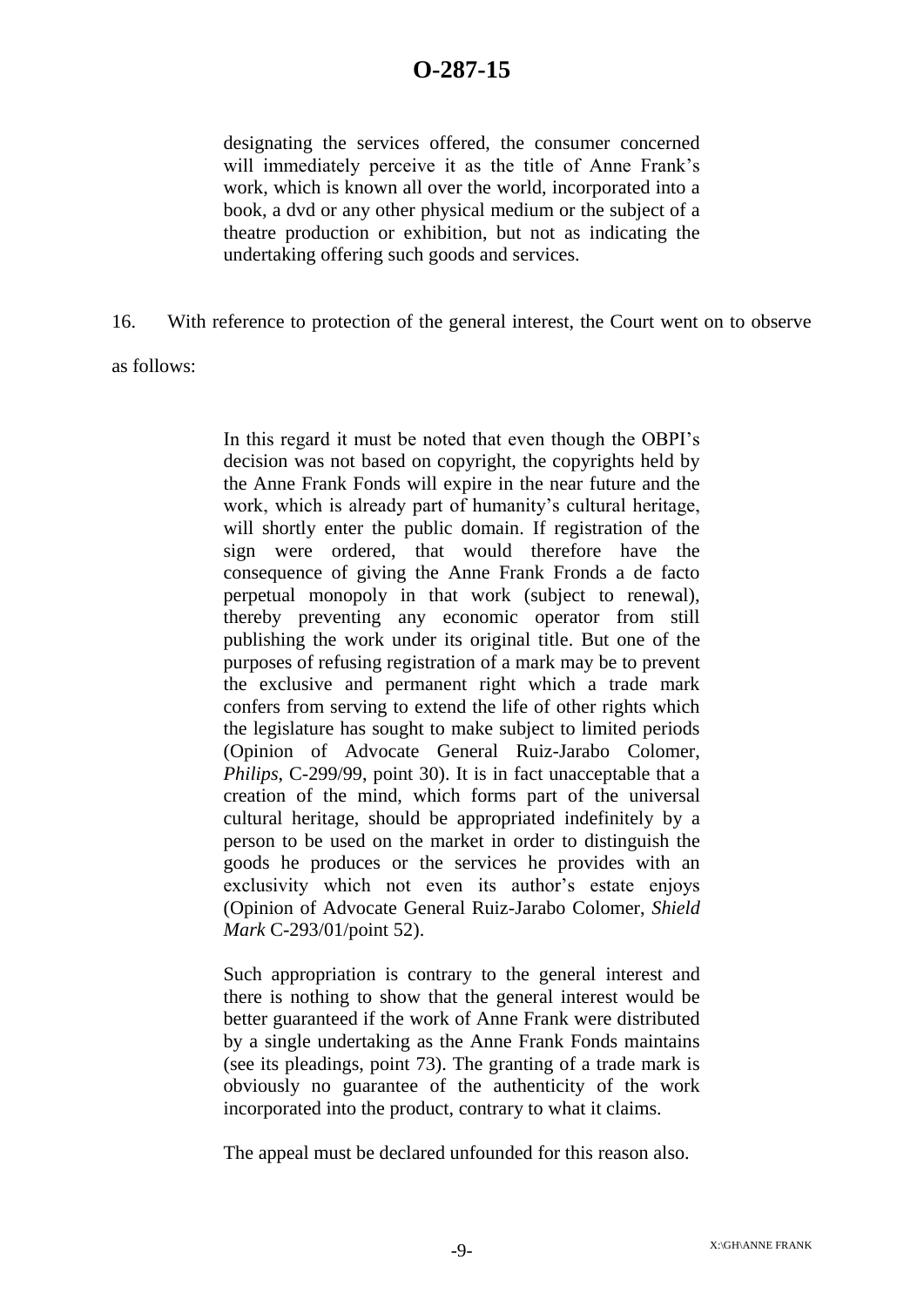17. Both sides developed and refined their submissions in the course of argument at the hearing before me. The Applicant pressed for a reference under Article 267 TFEU for the purpose of obtaining guidance from the CJEU as to the criteria for determining whether famous book titles are caught by the exclusions from registration implemented in Sections 3(1)(b) and (c) of the Act when presented for registration in relation to goods and services such as those listed by the Applicant in the present case. I gave the Applicant an opportunity to expand upon its request for a reference by providing written representations as to any significant disparities of approach within the EU affecting the assessment of book titles for registrability in the light of existing CJEU case law. The Registrar was given an opportunity to respond. For the reasons set out in paragraphs [24] to [29] below, I have decided to determine the Appeal without making an order for reference under Article 267.

#### Decision

18. Article 6quinquies (B2) of the Paris Convention for the Protection of Industrial Property of March 20, 1883 (as last revised in 1967 and amended in 1979) provides for the exclusion of trade marks from registration:

> when they ... consist exclusively of signs or indications which may serve, in trade, to designate the kind, quality, quantity, intended purpose, value, place of origin, of the goods or the time of production ...

The EU legislature has enlarged upon that by providing in Article 3(1)(c) of the Trade Marks Directive (Directive 2008/95/EC) and Article 7(1)(c) of the Community Trade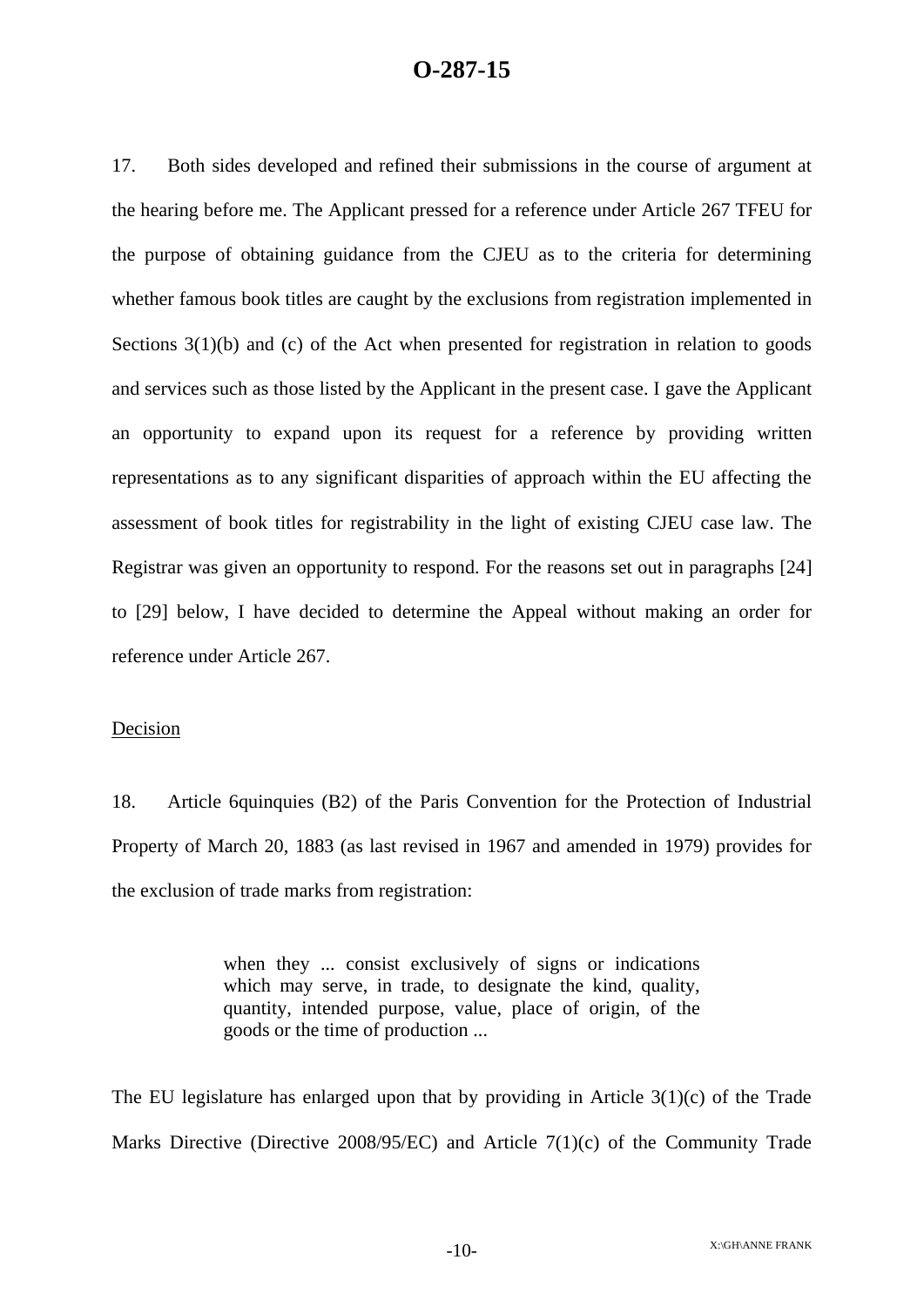Mark Regulation (Regulation 207/2009/EC) for the exclusion of trade marks from registration when they:

> consist exclusively of signs or indications which may serve, in trade, to designate the kind, quality, quantity, intended purpose, value, geographical origin or the time of production of the goods or of rendering the service, or other characteristics of the goods or services (emphasis added).

Section 3(1)(c) of the Act must be interpreted and applied in the same way as Articles  $3(1)(c)$  of the Directive and Article  $7(1)(c)$  of the Regulation.

19. With regard to the meaning and effect of the expression *'may serve, in trade, to designate the ... characteristics of the goods or service'*, it is clear from the Judgments of the CJEU in Case C-51/10 P Agencja Wydawnicza Technopol sp. z.o.o. v. OHIM EU:C:2011:139 and Case C-363/99 Koninklijke KPN Nederland NV v. Benelux-Merkenbureau EU:C:2004:86 that:

- (1) The matters specifically itemised in the relevant legislative provisions must all be regarded as *'characteristics'* of goods or services and the list is not exhaustive, since any other *'characteristics'* of goods or services may also be taken into account: Technopol para. [49].
- (2) The use of the word *'characteristic'* highlights the fact that the signs to which the exclusion from registration applies are those which merely serve to designate a property, easily recognisable by the relevant class of persons, of the goods or the services in respect of which registration is sought: Technopol para. [50]. It is irrelevant whether the characteristics of the goods or services which may be the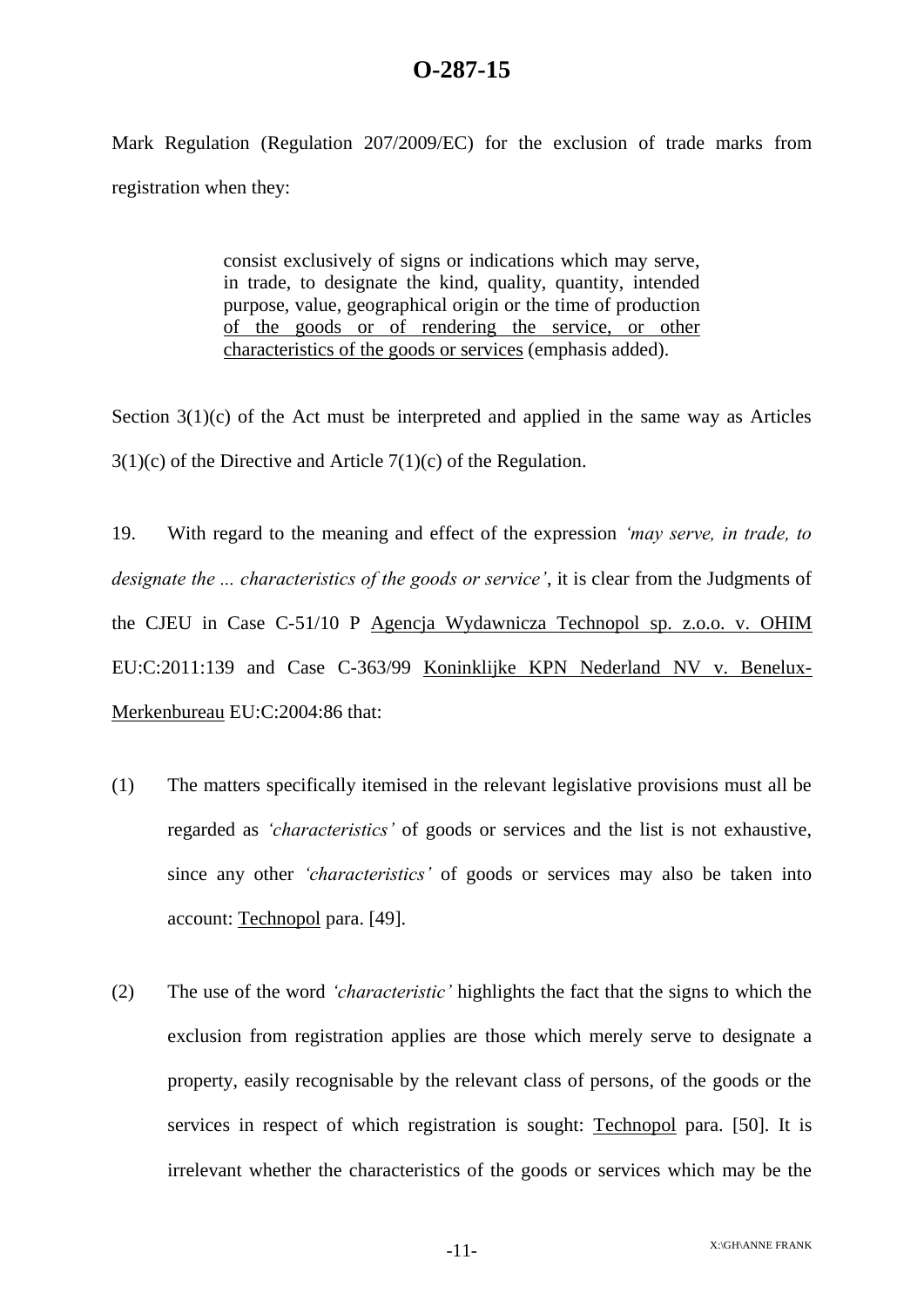subject of the description are commercially essential or merely ancillary: Koninklijke KPN Nederland para. [102].

- (3) It is not necessary that the sign in question actually be in use at the time of the application for registration in a way that is descriptive. It is sufficient that the sign in question could be used for such purposes. The ground for refusal does not depend on there being a real, current or serious need to leave the sign or indication free. It is of no relevance to know the number of competitors who might have an interest in using the sign in question. It is irrelevant whether there are other, more usual, signs than that at issue for designating the same characteristics of the goods or services referred to in the application for registration Technopol paras. [38], [39].
- (4) The fact that a defence to infringement is available for descriptive use of a sign in accordance with honest practices in industrial or commercial matters has no decisive bearing or intrinsic role to play in relation to the exclusion from registration; there is accordingly no interplay to be considered as between the scope of the exclusion from registration and the scope of the exclusion from liability for infringement of the rights conferred by a valid registration: Technopol paras. [59] to [62].
- (5) In order for the exclusion from registration to apply, it must be reasonable to believe that in the mind of the relevant class of persons the sign in question will actually be recognised as a description of one of the *'characteristics'* of the goods

-12-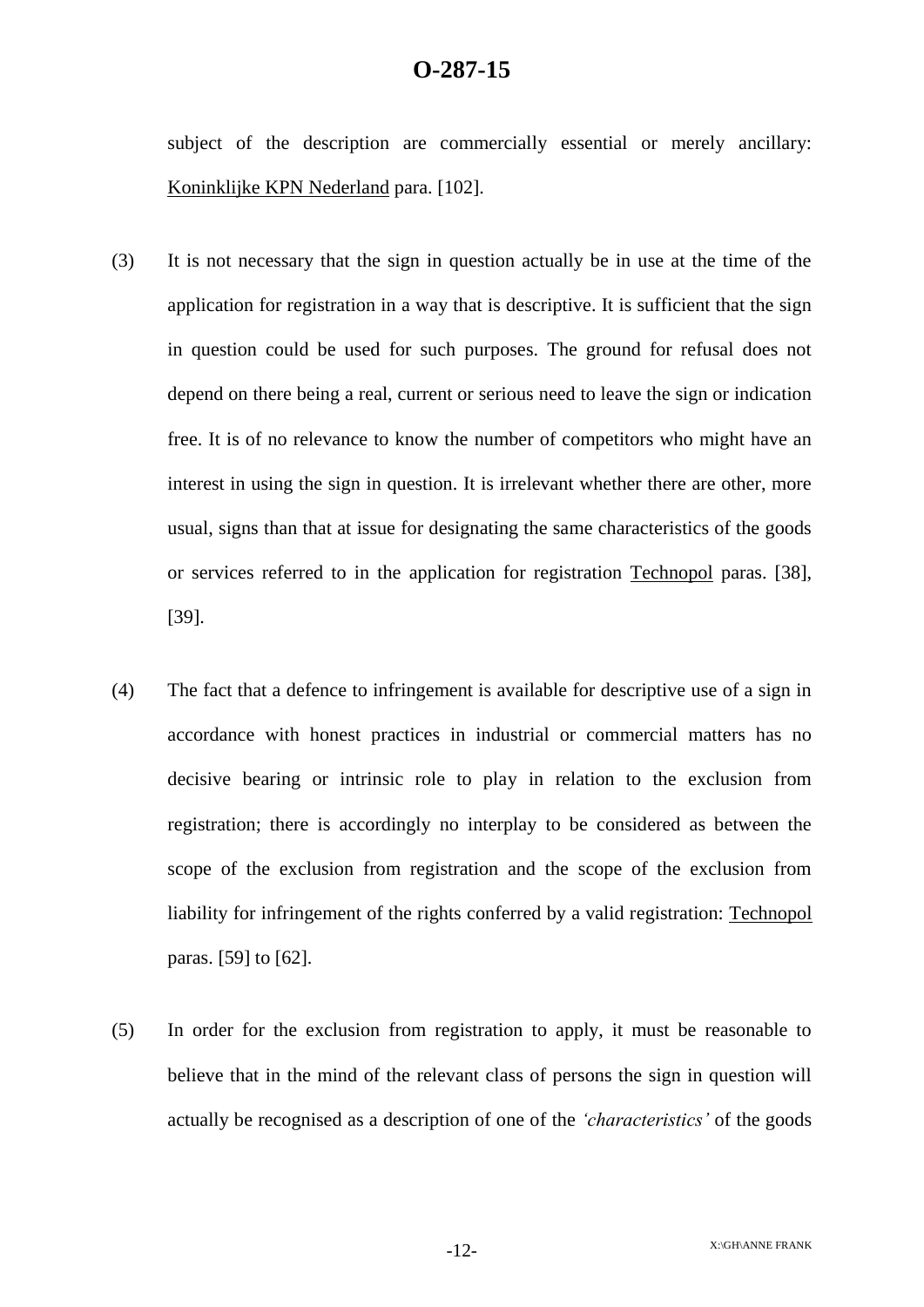or services in respect of which registration is sought: Technopol paras. [50], [52] and [56].

(6) The examination of the application for registration must be stringent and full. It must be undertaken on the basis that the registration of a sign as a mark depends on specific criteria, which are applicable in the particular case and the purpose of which is to ascertain whether the sign at issue is caught by the ground for refusal that is under consideration: Technopol para. [77].

20. The assessment should take account of all the circumstances in which the mark applied for might be used if it were to be registered cf. Case C-533/06 O2 Holdings Ltd v. Hutchison 3G UK Ltd EU:C:2008:339 at para. [66]. For the reasons I gave at greater length in NMSI Trading Ltd's Trade Mark Application (FLYING SCOTSMAN Trade Mark) BL O-313-11; [2012] RPC 7; at paragraphs. [15] to [18] I consider that due account must be taken of *'characteristics'* that goods or services of the kind specified in an application for registration may optionally possess and that a particular theme or subject may be regarded as an optional *'characteristic'* of goods or services which are apt to convey imagery or information. The exclusion of a sign from registration in a case such as the present is liable to depend on: (a) whether the potential for goods or services of the kind specified to provide consumers with imagery or information about someone or something denoted by the sign is sufficiently real and significant to be a material consideration; and (b) whether it is reasonable to believe that the sign will actually be recognised by the relevant class of persons as a description of the content or character of such goods or services. The latter requirement is not satisfied if the sign would be understood to designate content or character that the relevant average consumer would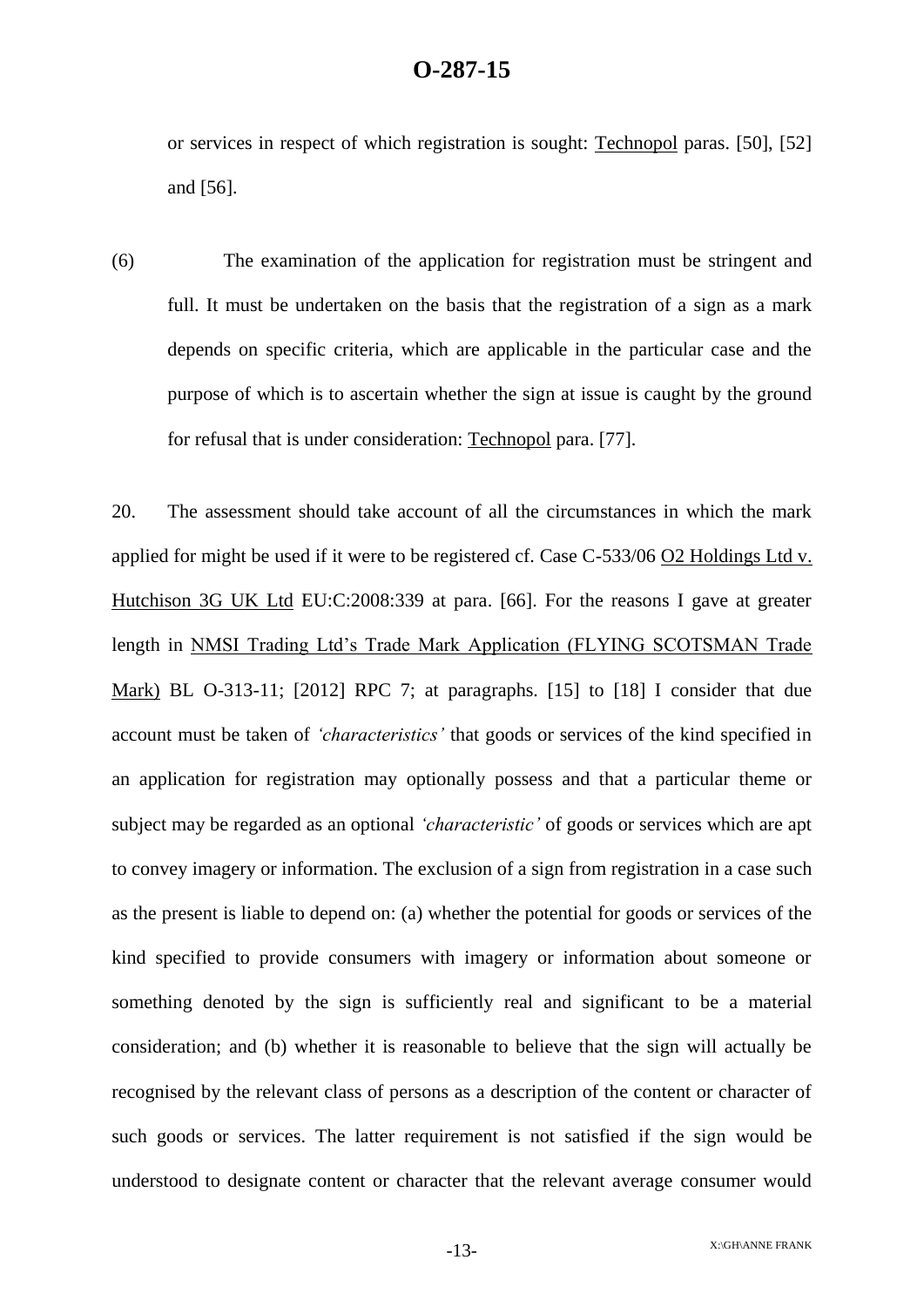take to have come from a single economic undertaking believed or expected to be linked to the use of that sign. Content and character can serve to contextualise a sign as an indication of involvement by a particular person or organisation in the marketing of 'official' goods or services. It is relevant to bear in mind that the beliefs and expectations of consumers are liable to be influenced by their awareness of what is typical in relation to the marketing of goods or services such as those to which the application for registration relates.

21. The Applicant maintained that there can and should be no general proposition of law, hence no standardisation of practice at the national level under the Trade Marks Directive or at the EU level under the Community Trade Mark Regulation to the effect that *'titles of books and films are per se unregistrable for books and films because they indicate the subject matter of the goods'*. I agree. There should be a stringent and full examination in each individual case as to the applicability or otherwise of the specific criteria for exclusion in the factual circumstances of that particular case: see paragraph  $[19(6)]$  above.

22. The Applicant further maintained that current statements of practice published by the UK Intellectual Property Office and by the Community Trade Marks Office are based on reasoning and case law that is illogical and outmoded: illogical for treating renown as a reason for refusing rather than granting registered trade mark protection; outmoded for not recognising the concept of dual meaning by accepting that a designation can serve to designate the provenance or trade origin of goods or services, whether or not it also has the capacity to communicate information as to their nature or characteristics. It is not necessary to dwell on the published statements of practice. The principles to be applied

-14-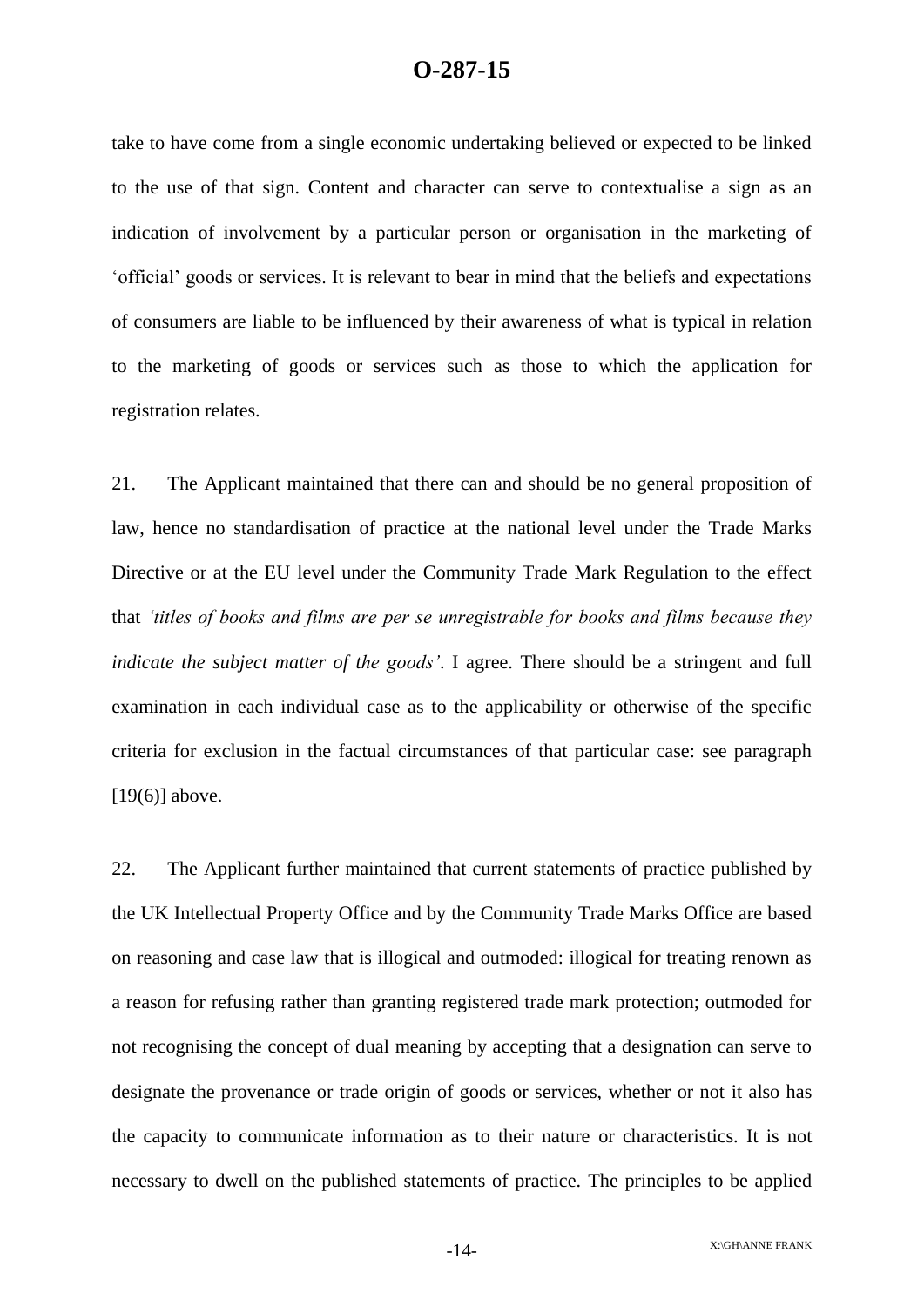are set out in the case law of the CJEU noted in paragraph [19] above. I do not accept that it would be permissible, when assessing a famous name for registrability in accordance with those principles, to assume that the fame of the name prevents it from being descriptive or otherwise non-distinctive as a designation intended for use in relation to goods or services conveying images or information about whatever it is that the name identifies. And if it is reasonable to believe that the name when used as a designation would actually be recognised by the relevant class of persons as a description of the content or character of such goods or services, a claim for protection premised upon dual meaning would then fall to be rejected in the absence of evidence sufficient to establish distinctiveness acquired through use.

23. On reviewing the Hearing Officer's determinations in the light of the principles I have identified, I am satisfied that she was entitled to reach the conclusions she did for the reasons she gave. Her assessment under Section  $3(1)(c)$ , see paragraph [10] above, which coincides with that of the Brussels Court of Appeal, see paragraph [15] above, appears to me to be clearly correct and to require exclusion of the designations in question from registration under Section 3(1)(c), hence Section 3(1)(b) of the 1994 Act. And as she pointed out, see paragraph [12] above, the evidence filed on behalf of the Applicant not only failed to establish that the designations had acquired a distinctive character through use, but also demonstrated the correctness of the determination as to descriptiveness which mandated refusal of registration.

24. The Applicant put forward three points in support of its request for a reference to the CJEU under Article 267 TFEU: (1) there is uncertainty as to whether subsistence and ownership of copyright can or should be factored into the examination of a sign for

-15-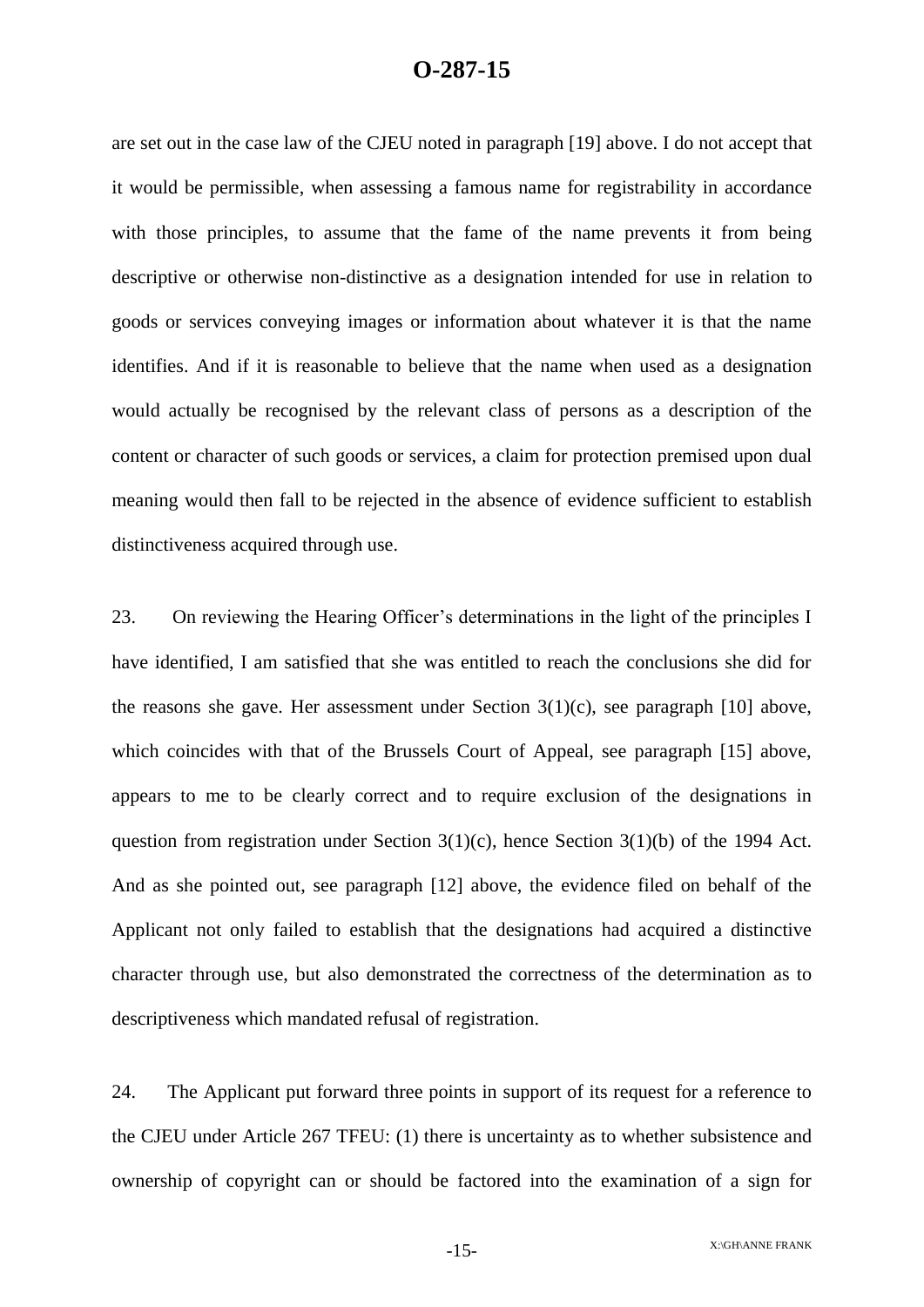distinctiveness in cases concerning the registrability of designations such as those in issue here; (2) there is uncertainty as to whether the concept of descriptiveness can or should be applied so broadly in relation to goods and services conveying images or information as to prevent registration of the name of anyone or anything reasonably and foreseeably likely to be the 'subject matter' of images or information thereby conveyed; (3) there is uncertainty as to whether the concept of descriptiveness can or should operate as a 'penalty for success' when assessing whether famous names are registrable as trade marks for such goods and services. Examples were provided (as symptoms of the existence of uncertainty) of what were said to amount to different approaches being applied by trade mark registration authorities within the EU in relation to the acceptance of titles for registration as trade marks.

25. As to point (1), I think it is clear that a designation may serve, in trade, to identify the content or character of goods or services conveying images or information if it is known and recognised as the name of something, and none the less so because it is known and recognised as the name of something which may never have been, once was, still is or may soon cease to be protected by copyright. The pattern of trade in goods or services conveying images or information about something can, of course, be affected by the existence or absence of related copyright protection. The existence or absence of related copyright protection may in that way come to have a bearing on whether the designation in question is or is not liable to be regarded as descriptive of content or character by the relevant class of persons. The resulting state of affairs would be a factual circumstance which falls to be taken into account as envisaged by Article 6quinquies (C1) of the Paris Convention: 'In determining whether a mark is eligible for protection, all the factual

-16-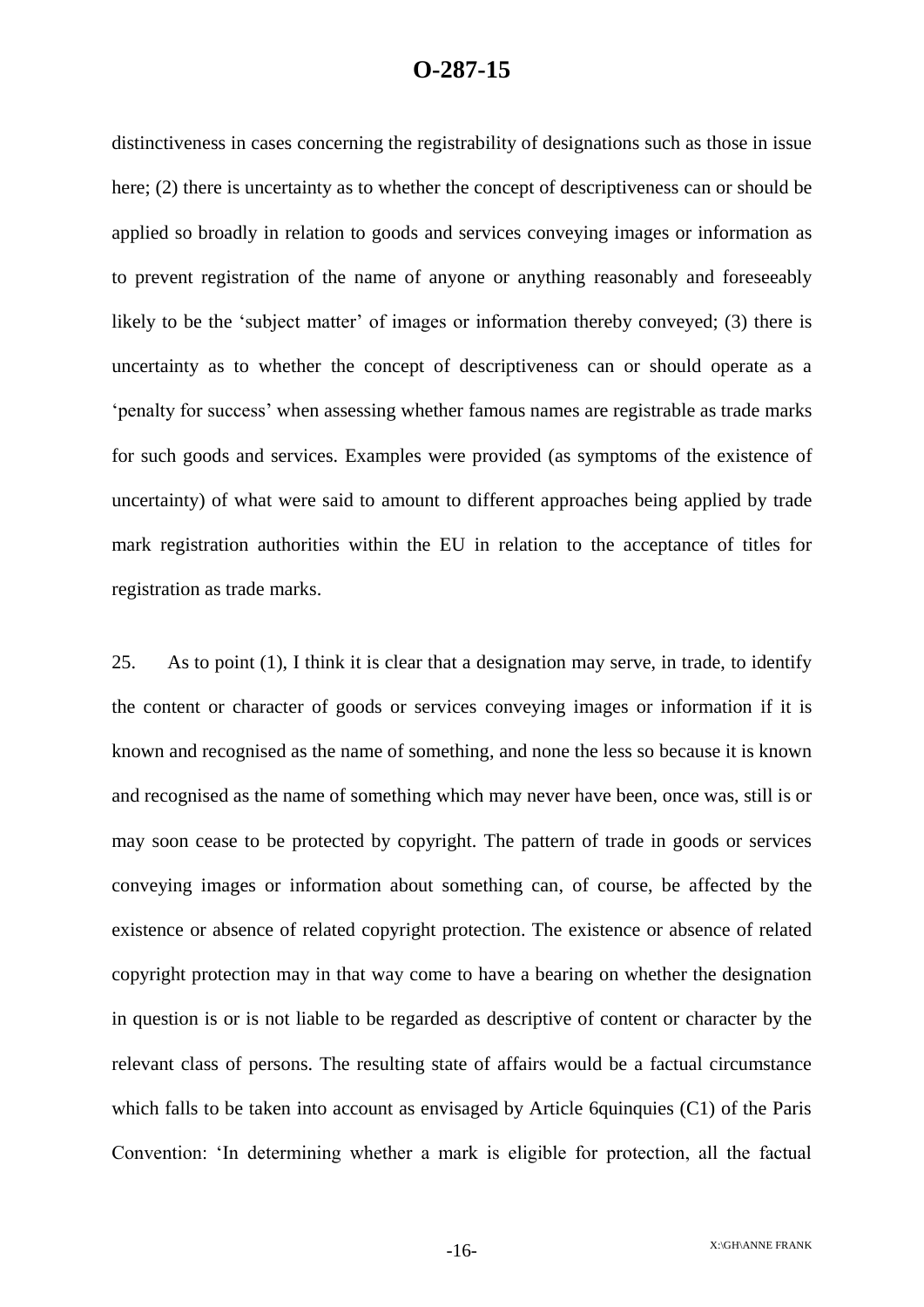circumstances must be taken into consideration, particularly the length of time the mark has been in use'. I do not think there is any real room for uncertainty about the way in which ownership and exploitation of copyright may have a factual role to play in the assessment, nor do I think there is any uncertainty as to the role played, inconsequentially from a trade mark point of view, by ownership and exploitation of copyright in the present case.

26. As to point (2), it is correct that the logic of the descriptiveness objection, as applied to the particular designations in issue with respect to the particular goods and services in issue, has the potential  $-$  if not moderated  $-$  to be expanded into an allencompassing basis for refusing to register the name of anyone or anything for goods or services conveying images or information about that person or thing. At paragraph [18] of my decision in FLYING SCOTSMAN Trade Mark I identified (with reference to the case law I cited) the moderating factors which appeared to me to prevent excessively broad application of the concept of descriptiveness for the purposes of the exclusion from registration. I have repeated those factors in paragraph [20] above and kept them in mind when considering the correctness of the Hearing Officer's reasoning and determinations. The designations in issue in the present case are quite naturally understood as explanatory with regard to 'subject matter'. I cannot see any reason why the 'subject matter' they serve to describe should not be regarded as 'a property, easily recognisable by the relevant class of persons, of the goods or services in respect of which registration is sought' in accordance with the existing case law of the CJEU (see, in particular, paragraph [19(2)] above) and in accordance with the evidence on file. In my view, the application of the law to the facts of the present case is not affected by uncertainty about

-17-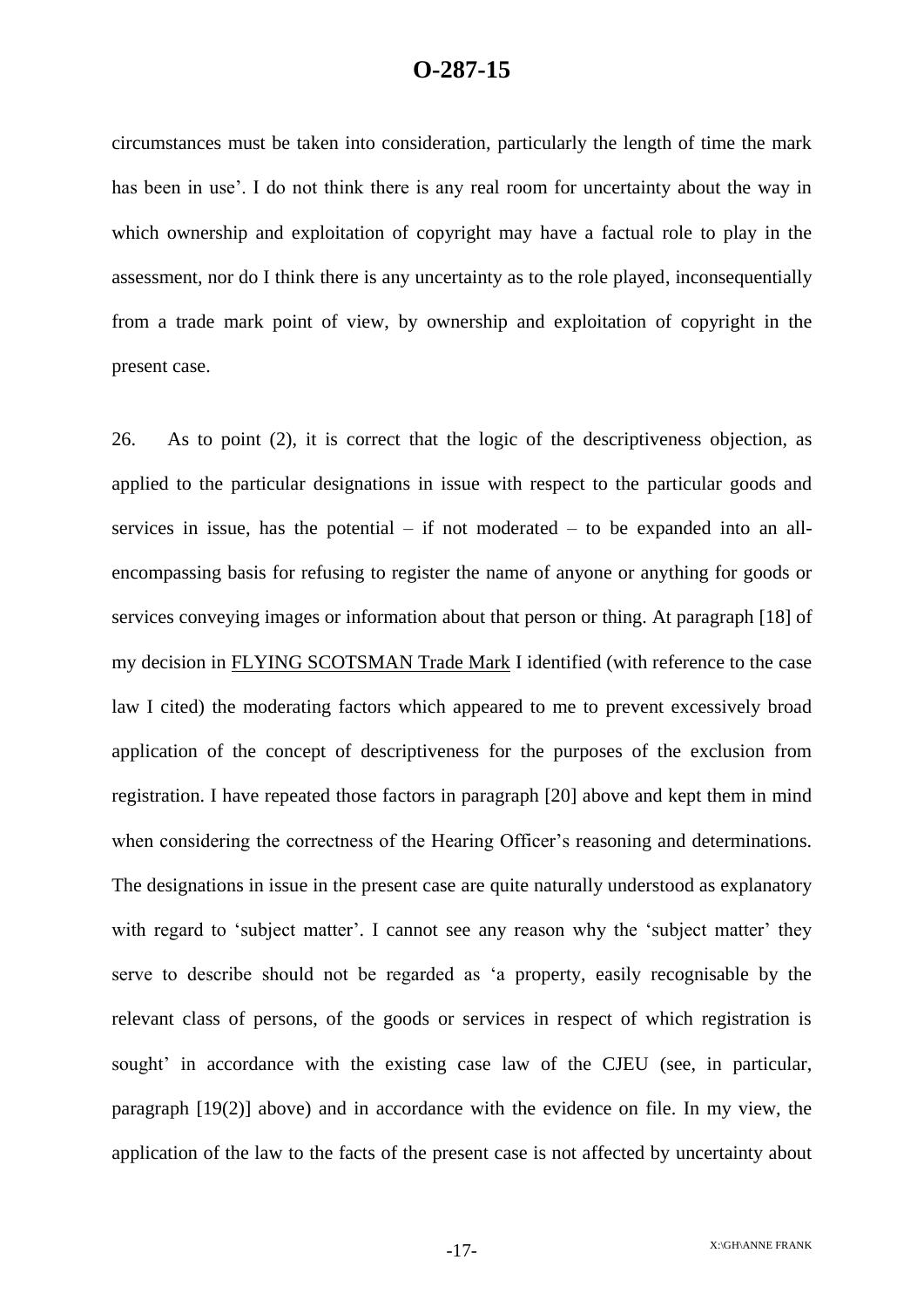the scope or effect of any moderating factors preventing excessively broad application of the concept of descriptiveness in relation to goods and services conveying images or information.

27. As to point (3), a sign can simultaneously be famous for denoting someone or something and descriptive of the content or character of goods or services with reference to which it is used. If that is, in fact, the case the sign is liable to be excluded from registration in relation to goods of the kind for which it is descriptive. As happened, for example, in BACH and BACH FLOWER REMEDIES Trade Marks [2000] RPC 513. It cannot be said that fame necessarily enables a sign to individualise goods or services of all kinds to a single economic undertaking. I do not think there is any real room for uncertainty about that, nor do I think that there is, with regard to the particular designations in issue in relation to the particular goods and services in issue, any uncertainty about fame coinciding with descriptiveness in the present case.

28. The Applicant provided 'state of the register' information to indicate differences of approach within the EU to the registration of titles (including equivalents in other languages of the designations in issue here) as trade marks. However, there was a general lack of published guidance on official practice in the countries referred to. The comments of practitioners recorded in the Applicant's written representations did not make up for that shortfall in information. Some of the countries referred to had special regimes in place for the protection of titles as rights ancillary to authorship and ownership of copyright. In the instances where particular titles were identified as having been accepted for registration at the national level, it is not apparent that there would necessarily have been a 'stringent and full' assessment of them for registrability as envisaged by the case

-18-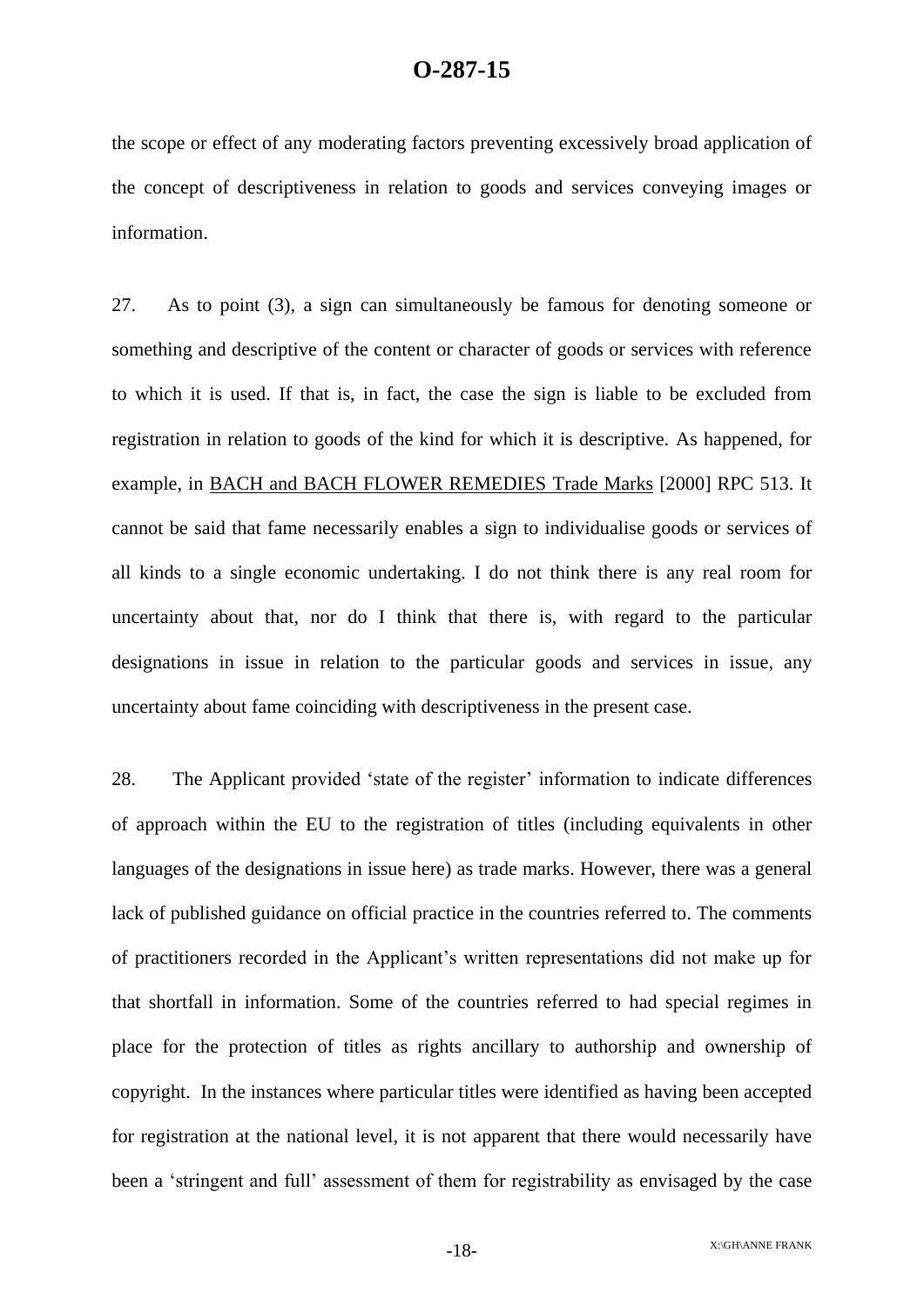law of the CJEU. The English translation provided by the Registrar of the Judgment of the Brussels Court of Appeal (see paragraphs [15] and [16] above) continued to be the only reasoned decision put forward for consideration in relation to the practice of trade mark registration authorities outside the United Kingdom. The practice of the UK Intellectual Property Office was criticised for being inconsistent in itself. The published guidelines of the Community Trade Marks Office were said to envisage, on the basis of unsound reasoning, that a title would be refused registration 'in essence, because it is a title and nothing more'.

29. This information does not demonstrate that the United Kingdom is interpreting and applying the descriptiveness exclusion from registration in a way that differs from the way in which it is or would be interpreted and applied by courts and tribunals in other Member States acting on the principles established by the case law of the CJEU noted in paragraph [19] above. As to the approach adopted by the Community Trade Marks Office, it appears from paragraphs [26] to [28] of the recent decision of the Second Board of Appeal in Case R 1856/2013-2 Yves Fostier v Disney Enterprises Inc (25 February 2015) that this is basically consistent with the position adopted in the United Kingdom. In paragraph [13] of the formal Recommendations issued following upon the adoption of new rules of procedure in September 2012 (OJ C338/1, 6.11.2012) the CJEU confirmed that '... a national court or tribunal may, in particular when it considers that sufficient guidance is given by the case law of the Court of Justice, itself decide on the correct interpretation of European Union law and its application to the factual situation before it. ...'. I consider that to be the position here. The present case does not, in my view, test the

-19-